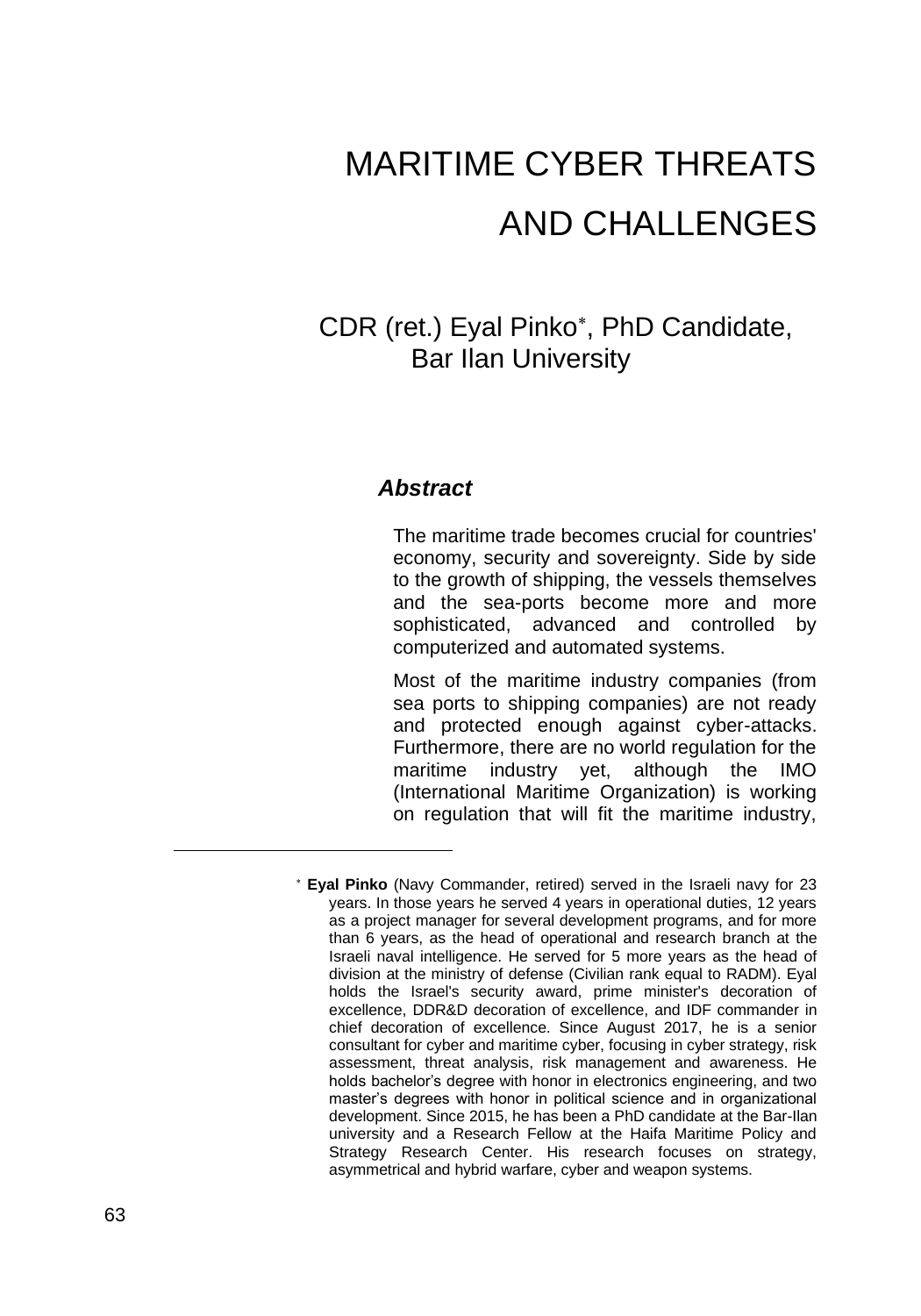focusing on vessels. The IMO regulation is expecting to be implemented during 2021.

**Keywords:** Maritime industry, cyber threats, cyber protection, seaports, vessels.

## *The Threat*

In 2011, a cyber-attack was carried out against the port of Anvers. The attackers were a drug cartel that penetrated the cargo management systems and changed bills of lading in order to conceal the smuggling of drugs. Attacks with similar objectives have been carried out in the port of Antwerp and against various authorities in Australia during the years between 2011 and 2013.

In 2011, the Iranian national shipping company, IRISL, was attacked by unknown cyber-attackers. During the cyberattack, the company's entire database was erased, including information on cargo, ships and containers.

In October 2013, a cyber-attack was carried out against a cruise ship through the Automatic Identification System (AIS). As a result of this cyber-attack the identity and location of the ship were changed. The attack was carried out by an Italian academic as a demonstration only and as a warning signal.

During that year, there were also two cyber-attacks on two oil drilling rigs, one off the coast of Africa which caused it to tilt on its side and sink and the other against a South Korean rig that shut it down for 19 days.

In June 2017, a cyber-attack changed the cyber awareness at the maritime domain. This cyber-attack was carried out against MAERSK, the largest shipping company in the world. The attack continued for about a week and shut down tens of thousands of computer terminals in the company's branches worldwide and by that shut down services to customers and. The attack caused the company damage of more than \$400 million.

Following the MAERSK attack, there were other attacks against ports and shipping companies all over the world.

In most cases, the attackers are not identified, even though the damage caused by them includes disruption or shutdown of services provided by ports and shipping companies and is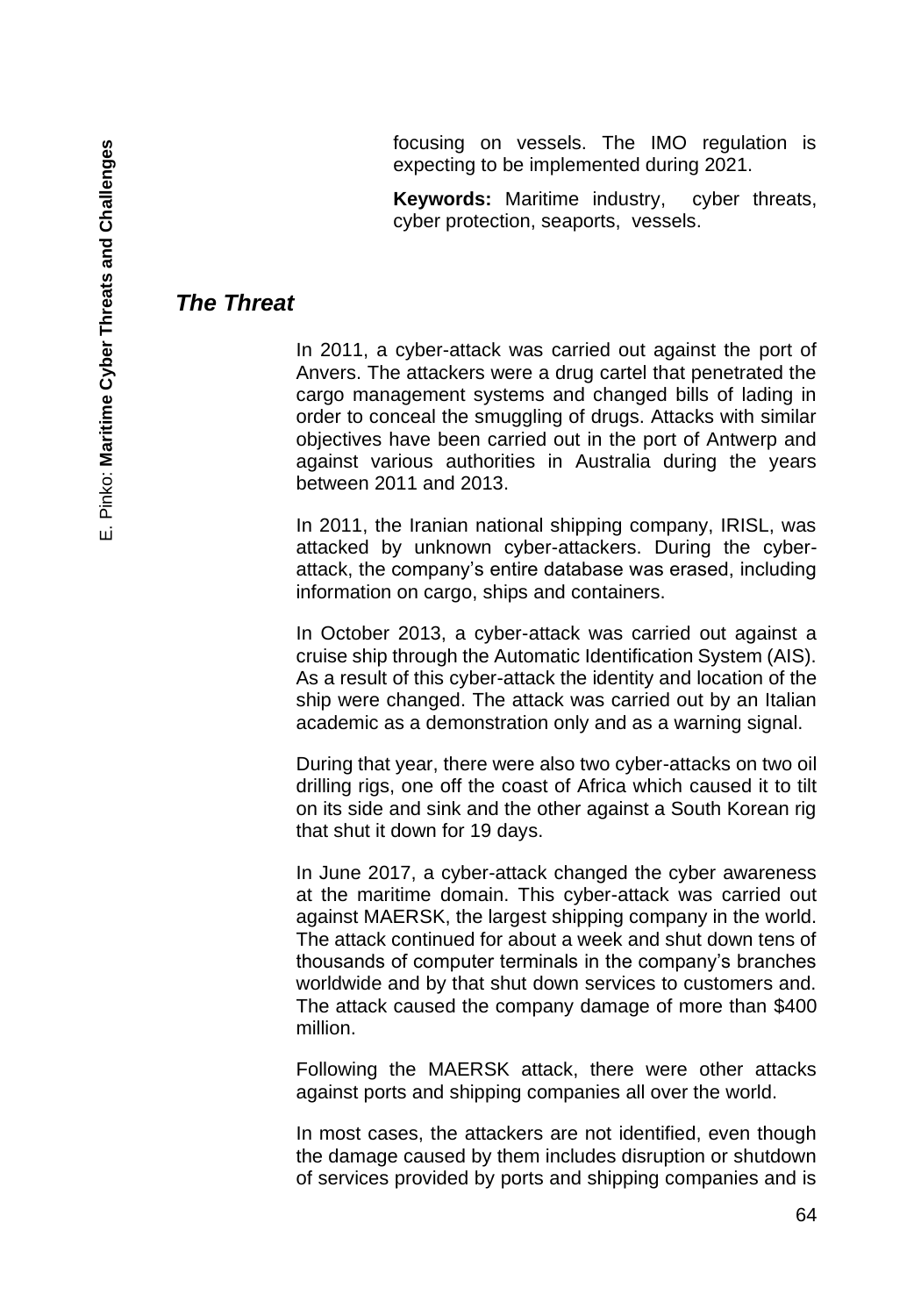manifested in economic damage, ecological damage, damage to reputation and even threats to security.

**The world of shipping and maritime transportation** has experienced a major transformation in recent years, and in particular the with the growth in connectivity, communication, digitization, automation and integration of information systems and logistics systems of the sea -ports, Vessels and the shipping companies and their customers.

Ports operate numerous computerized systems for port management, loading and unloading of containers and cargo, movement and storage within the port, billing and customer's services systems, physical security systems, and maritime control systems (Vessel Traffic Management System – VTMS), etc. All of the systems are connected by means of the Internet, satellite communication systems, and are also connected to the vessels.

**Vessels are equipped** with numerous systems: detection and navigation satellite systems (Global Navigation Satellite System – GNSS), identification and monitoring of ships (Automatic Tracking System – AIS), loading of navigation maps (Electronic Chart Display and Information Systems – ECDIS), control of the engines and steering, control of various sensors (such as monitoring of fuel, oil, water flow, fire/smoke, etc.), control of cargo and transshipment, etc.

The various systems onboard a vessel are interconnected and integrated, as well as being connected to the port and the shipping companies by means of satellite communication and other channels of communication.

**The technological transformation** of the vessels, the shipping companies and the sea -ports is occurring simultaneously with major upward trends in the quantity of maritime cargo transportation and the increasing number of vessels and the size of them, as a result of globalization processes and the growth in global trade and the global economy, the increasing demand for energy, and the growth in economic activity in exclusive economic zones (EEZ) all over the world.

The global economy processes are based primarily on maritime trade and transport and there are already today about 8700 sea -ports in more than 210 countries and more than 52,000 cargo ships. It is expected that by 2023 there will be about 68,000 such ships.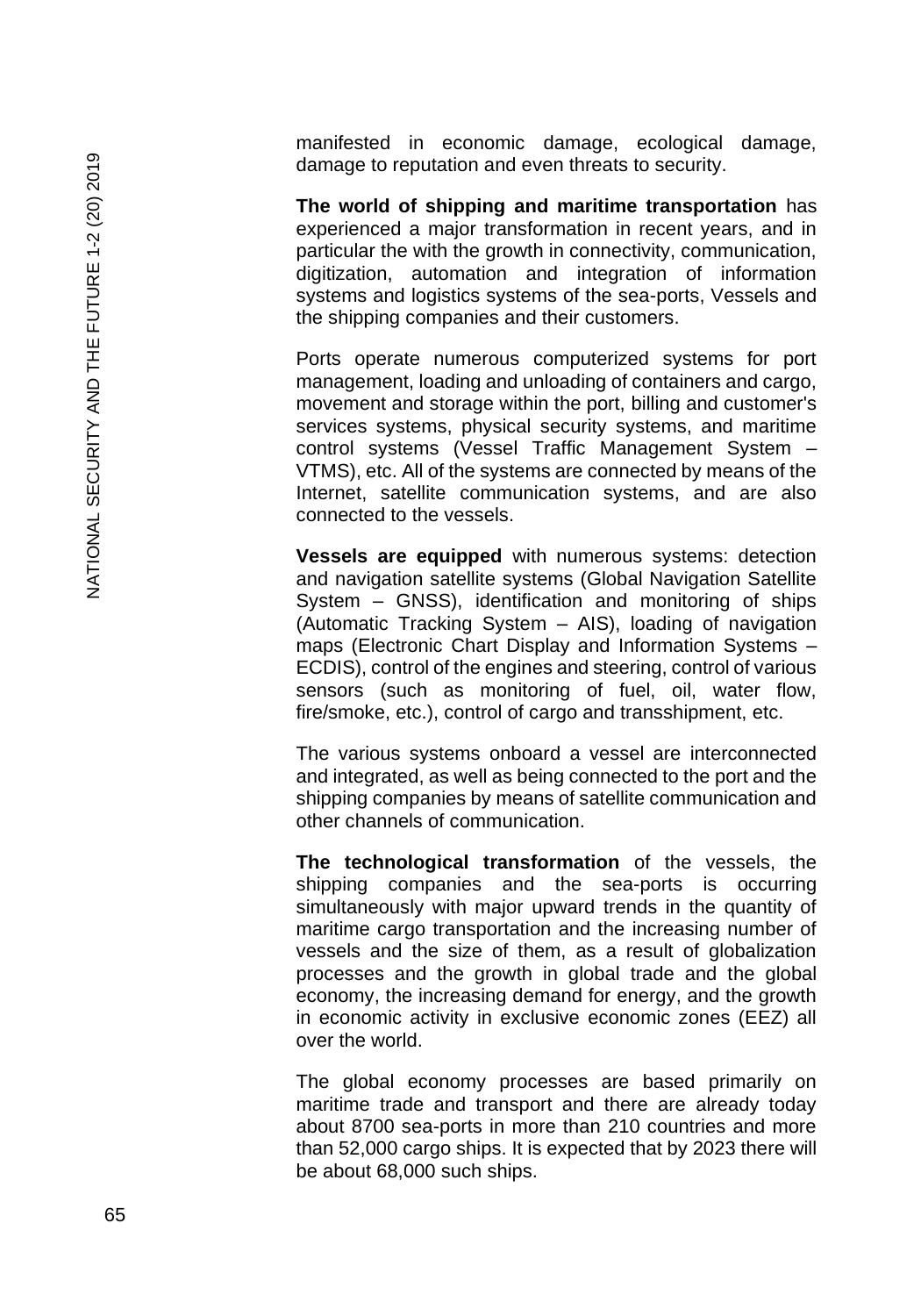The annual rate of growth in the expected volume of maritime trade and transportation is expected to reach about 3.2 percent during the next five years and already today more than 80 percent of global trade by volume goes by the seas.

**The global economic changes**, the increased importance of the ports and shipping to the economies of the world, the integration of technological advances, the multiplicity of seaport and ship systems and the connectivity between them are increasingly exposing ports and ships to cyber threats.

The attackers view the ports and the shipping companies as quality targets, in view of the huge amount of information they possess, the high turnover in the industry and the technological vulnerability of the systems.

**Cyber attackers** which are being operated and used by criminal organizations, terror organizations, activists or nation-states are searching for ways and methods to exploit technological advances and systems in order to carry out cyber-attacks on the sea-ports, on shipping companies and even on vessels.

The goals of cyber-attacks on the maritime industry and on maritime assets and infra-structure might be financial profits, influence on public opinion, reputation damage, political gain or for military purposes, such as disrupt or shut down nation's critical assets as part of hybrid warfare strategy.

#### *Cyber threats to sea-ports and shipping companies*

Following are the types of cyber-threat faced by sea-ports and shipping companies:

a. The partial or complete shutdown of a port for a long period of time, which will affect imports and exports to and from the country and the services provided by the port, as well as the country's chain of supply (such as the country's ability to provide for the energy and food supply needs of its citizens).

**The shutdown of the port** can be accomplished by several means, for example:

1. The shutdown/disruption of the port management system (TOS – Terminal Operation System).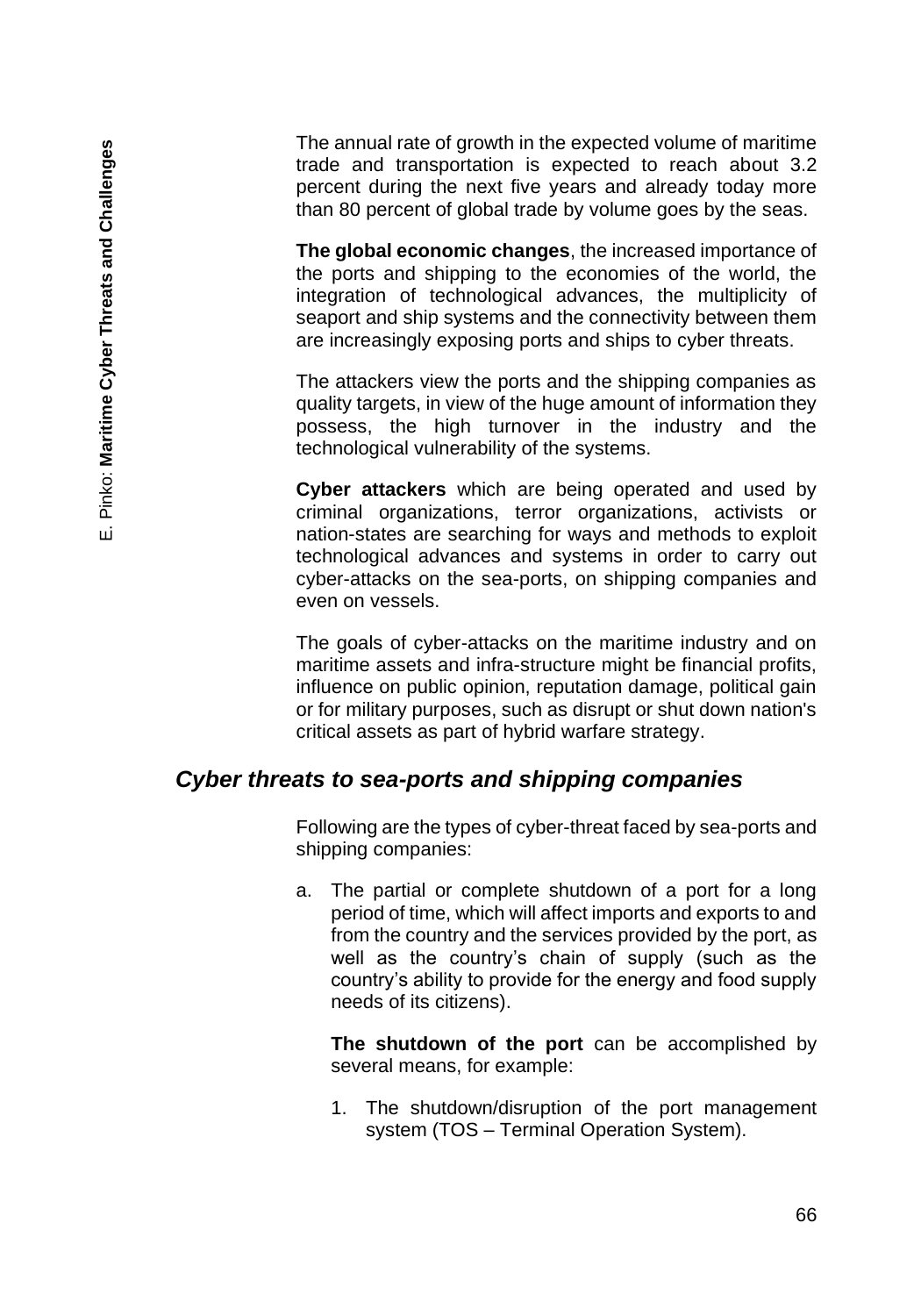- 2. The shutdown/disruption of the cranes and transportation systems (loading/unloading and storage of containers).
- b. Economic damage caused by the disruption of information systems and the alteration of identity records of containers, including their location and destination.
- c. Mass destruction caused by hazardous substances that are found in large quantities in the ports and on ships being loaded and unloaded.
- d. The overturning of a ship in the port, which is liable to partially or completely close the port, by means of a change in the loading plans of containers in the TOS system and a change in a ship's center of gravity which will affect its stability in the water, especially at the open sea.

Undesirable intervention and a change in the loading plans within the TOS may even lead to the sinking of a ship at sea.

- e. Inability to monitor the port's traffic in order to control entry and exit of ships.
- f. Physical penetration of terrorists or criminals into the port (from land or from sea).
- g. Smuggling good by changing the vessel's manifests.
- h. Ecological damage.
- i. Damage to the port's or the shipping company's public image and reputation.
- j. Gathering of sensitive national information.

A cyber-attack on a sea-port or on shipping companies can be carried out by means of the Internet, the disruption of satellite navigation systems, physical penetration or attacking the organizational supply chain.

## *Cyber threats to Vessels*

The risk of a cyber-attack on vessels (whether in the port or at the open seas) are of the following types: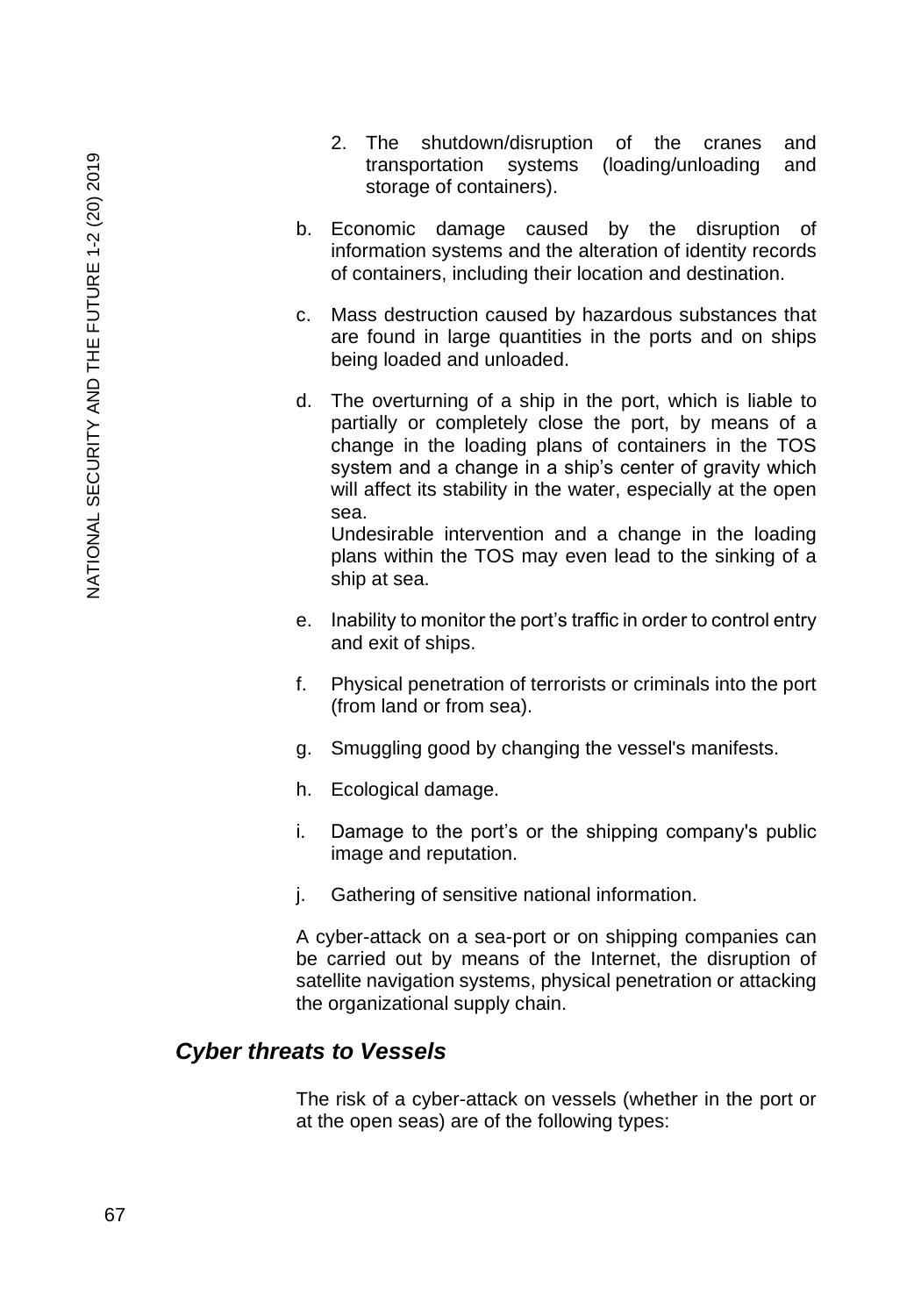- a. Overturning or sinking of a ship in the port or at sea, which can be achieved by penetrating the ship's loading planning program, changing the ship's loading program, and by that changing the center of mass of the ship. By overturning or sinking of a ship a cyber attacker can create a partial or complete closing and disruption of the port or a shipping lane.
- b. Taking control remotely of a ship's steering and navigation systems which will enable the attacker to inflict the following types of damage:
	- 1. To navigate the ship to an undesirable route or cause a collision with another ship or some other object (a port, a pier, an oil drilling rig and the like).
	- 2. To paralyze a ship at sea.
	- 3. To eliminate the ability to build a maritime picture for navigation at sea.
	- 4. To hijack a ship for purposes of terror or piracy.
- c. To carry out a mass terror attack using hazardous materials that are to be found in large quantities on ships while they are loading/unloading or at sea.
- d. To cause ecological damage through the release of fuel or other polluting substances.
- e. Smuggling by means of altering or fabricating the ship's bills of lading (manifest).
- f. Damage to public image or reputation that will cause economic losses to shipping companies.

A cyber-attack on a vessel can be accomplished through penetration by the vessel's communication channels (such as satellite, RF or AIS) to the vessel's control and navigation system, or by the disruption of the global navigation system (GNSS) or an attack on the chain of supply of the vessel.

# *Challenges in providing cyber protection to ports and vessels*

Protecting ports and shipping against cyber threats is a complex task. Following are some of the challenges: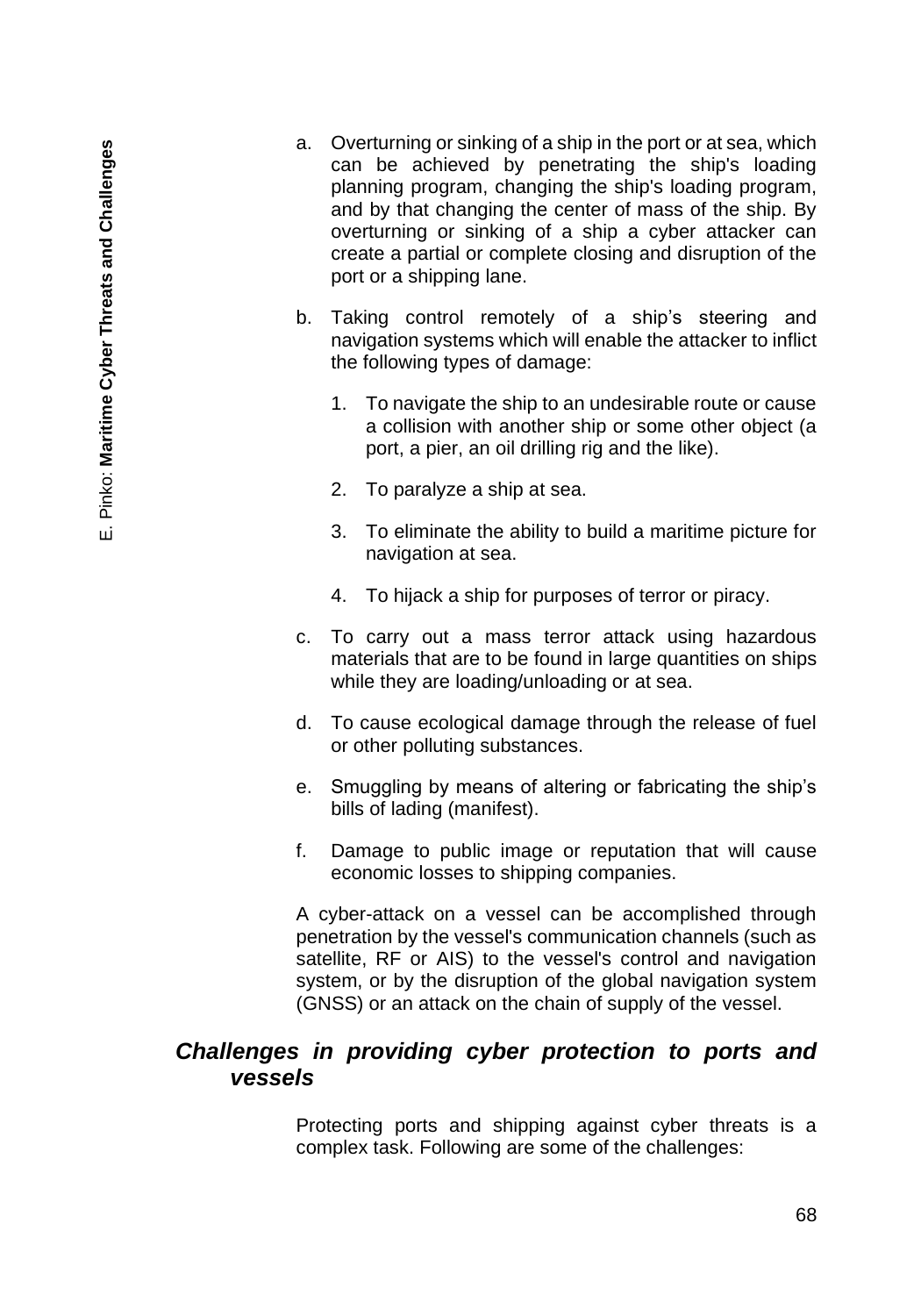- 1. Development of an organizational/security culture in the ports and in the shipping companies, which will ensure secure behavior and personal responsibility among the employees and the management levels, in addition to the assimilation of procedures, awareness and work methods for the improvement of organizational preparedness against cyber-attacks.
- 2. Shipping companies manage ports, goods and cargo in many countries, with a wide geographical dispersion. This makes it difficult to create a unified defense strategy that will provide protection to all of the ports and the connectivity between them.
- 3. There are many ports, shipping companies and ships operating worldwide without a unified configuration of information systems, detection and navigation systems, communication and control, etc. Therefore, it is necessary to create cyber protection solutions that are on the one hand as generic and economically feasible as possible and on the other hand provide solutions for the heterogeneous configurations of the various systems on ships and against the large number and variety of threats.
- 4. There are various crews operating on the ships, with a variety of nationalities and very often with little security awareness and no control or supervision by an information security professional.
- 5. Supervision and monitoring of threats around the clock and throughout the year, including real-time monitoring and warning and the ability to deal with a threat within the shortest time possible.

## *Conclusion*

In the world of globalization and world economy derives growth in maritime shipping and transportation. The maritime trade becomes crucial for countries' economy, security and sovereignty.

Side by side to the growth of shipping, the vessels themselves and the sea-ports become more and more sophisticated, advanced and controlled by computerized and automated systems.